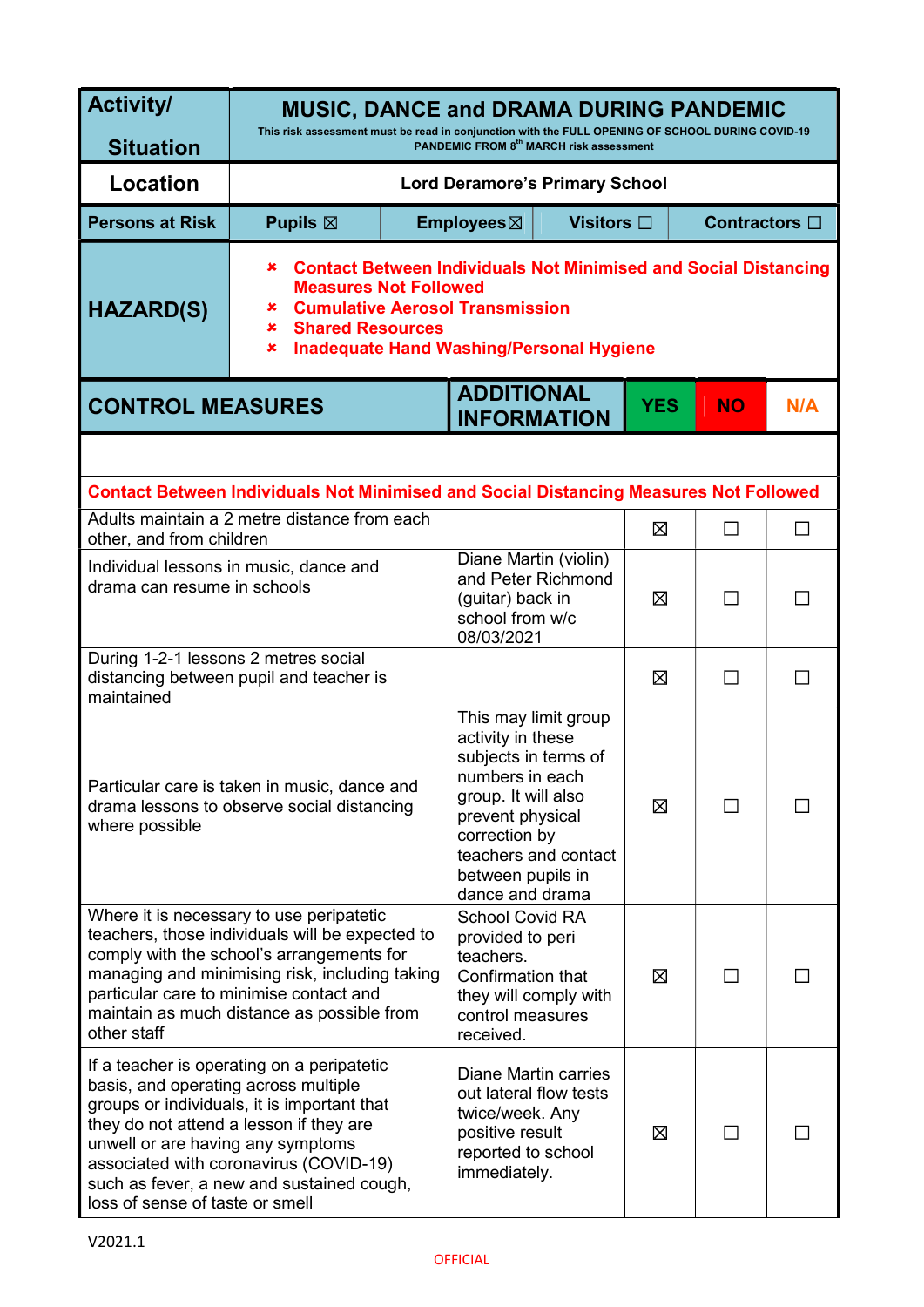| School ensures that peripatetic teachers<br>maintain distancing requirements with<br>each group they teach                                                                       | Stated in general<br>Covid RA                                                                                                                                             | ⊠           |                          |   |
|----------------------------------------------------------------------------------------------------------------------------------------------------------------------------------|---------------------------------------------------------------------------------------------------------------------------------------------------------------------------|-------------|--------------------------|---|
| School ensures that peripatetic teachers<br>avoid situations where distancing<br>requirements are broken; for an example<br>demonstrating partnering work in dancing             |                                                                                                                                                                           | X           |                          |   |
| School ensures that peripatetic teachers<br>make efforts to reduce the number of<br>groups taught and locations in school<br>worked in, to reduce the number of<br>contacts made |                                                                                                                                                                           | 区           |                          |   |
| In individual lessons for music, dance and<br>drama, social distancing should be<br>maintained, meaning teachers should not<br>provide physical correction                       |                                                                                                                                                                           | $\boxtimes$ | $\overline{\phantom{a}}$ |   |
| <b>Cumulative Aerosol Transmission</b>                                                                                                                                           |                                                                                                                                                                           |             |                          |   |
| Any background or accompanying music is<br>kept to levels which do not encourage teachers<br>or other performers to raise their voices unduly                                    |                                                                                                                                                                           | X           | H                        |   |
| Microphones are used to reduce the need for<br>shouting or prolonged periods of loud speaking<br>or singing                                                                      |                                                                                                                                                                           |             |                          | ⊠ |
| Performances with an audience do not take<br>place                                                                                                                               | Consider<br>alternatives such as<br>live streaming and<br>recording<br>performances,<br>subject to the usual<br>safeguarding<br>considerations and<br>parental permission | X           | $\Box$                   |   |
| Playing instruments and singing in groups<br>should take place outdoors wherever<br>possible                                                                                     | If indoors, consider<br>limiting the numbers<br>in relation to the<br>space                                                                                               | X           | $\mathsf{L}$             |   |
| If playing indoors, use a room with as<br>much space as possible, for example,<br>larger rooms                                                                                   | Rooms with high<br>ceilings are<br>expected to enable<br>dilution of aerosol<br>transmission                                                                              | X           |                          |   |
| If playing indoors, numbers are limited to<br>account for ventilation of the space and<br>the ability to social distance                                                         |                                                                                                                                                                           | Ø           | ΙI                       |   |
| If playing indoors, rehearsals are for<br>limited periods of time at a reduced level of<br>loudness using microphones for<br>amplification if necessary                          |                                                                                                                                                                           |             |                          | ⊠ |
| Singing, wind and brass playing should not<br>take place in larger groups such as choirs<br>and ensembles, or assemblies unless<br>significant space, natural airflow (at least  |                                                                                                                                                                           | 区           | ΙI                       |   |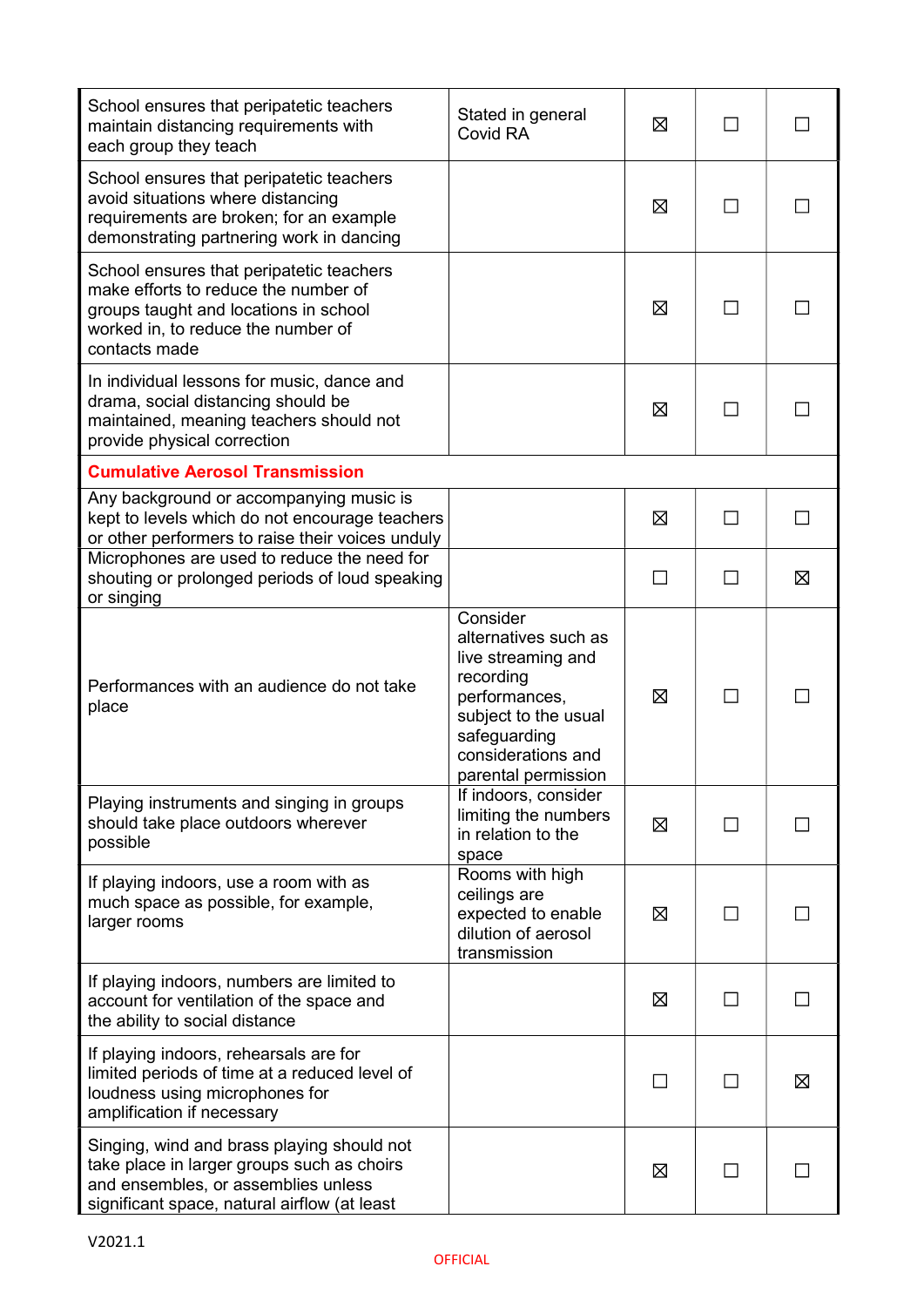| 10/s/person for all present, including<br>audiences) and strict social distancing and<br>mitigation as described below can be<br>maintained                                                                                                                                    |                                                                                                                                            |        |        |   |
|--------------------------------------------------------------------------------------------------------------------------------------------------------------------------------------------------------------------------------------------------------------------------------|--------------------------------------------------------------------------------------------------------------------------------------------|--------|--------|---|
| In the smaller groups where these<br>activities can take place, schools should<br>observe strict social distancing between<br>each singer and player, and between<br>singers and players, and any other people<br>such as conductors, other musicians, or<br>accompanists      | Current guidance is<br>that if the activity is<br>face-to-face and<br>without mitigating<br>actions, 2 metres is<br>appropriate            | X      | $\Box$ |   |
| Pupils should be positioned back-to-back<br>or side-to-side when playing or singing<br>(rather than face-to-face)                                                                                                                                                              |                                                                                                                                            | ⊠      | H      |   |
| Wind and brass players are positioned so<br>that the air from their instrument does not<br>blow into another player                                                                                                                                                            |                                                                                                                                            | П      | ΙI     | ⊠ |
| Where practicable, performers should<br>wear a face covering to mitigate mass<br>aerosol expelled during singing                                                                                                                                                               | <b>Principles of Safer</b><br><b>Singing</b>                                                                                               | П      | П      | ⊠ |
| <b>Shared Resources</b>                                                                                                                                                                                                                                                        |                                                                                                                                            |        |        |   |
| If possible, do not share microphones                                                                                                                                                                                                                                          | If they are shared,<br>follow the guidance<br>on handling<br>equipment                                                                     | П      | п      | ⊠ |
| Avoid sharing instruments and equipment<br>wherever possible                                                                                                                                                                                                                   | Place name labels<br>on equipment to<br>help identify the<br>designated user, for<br>example,<br>percussionists' own<br>sticks and mallets | П      |        | ⊠ |
| If instruments and equipment have to be<br>shared they are disinfected regularly<br>(including any packing cases, handles,<br>props, chairs, microphones and music<br>stands) and always between users,<br>following government guidance on<br>cleaning and handling equipment | Instruments should<br>be cleaned by the<br>pupils playing them,<br>where possible<br><b>Hygiene: Guidance</b>                              | П      |        | ⊠ |
| Handling of music scores, parts and<br>scripts is limited to the individual using<br>them                                                                                                                                                                                      |                                                                                                                                            | 区      | ΙI     |   |
| The number of suppliers is limited when<br>hiring instruments and equipment                                                                                                                                                                                                    |                                                                                                                                            | $\Box$ | П      | 区 |
| Schools should agree whose responsibility<br>cleaning hired instruments is with the<br>suppliers                                                                                                                                                                               |                                                                                                                                            | $\Box$ |        | ⊠ |
| Equipment, pupil's own instruments and<br>instruments brought on site by peripatetic<br>teachers should be stored in a clean                                                                                                                                                   |                                                                                                                                            | 区      | П      |   |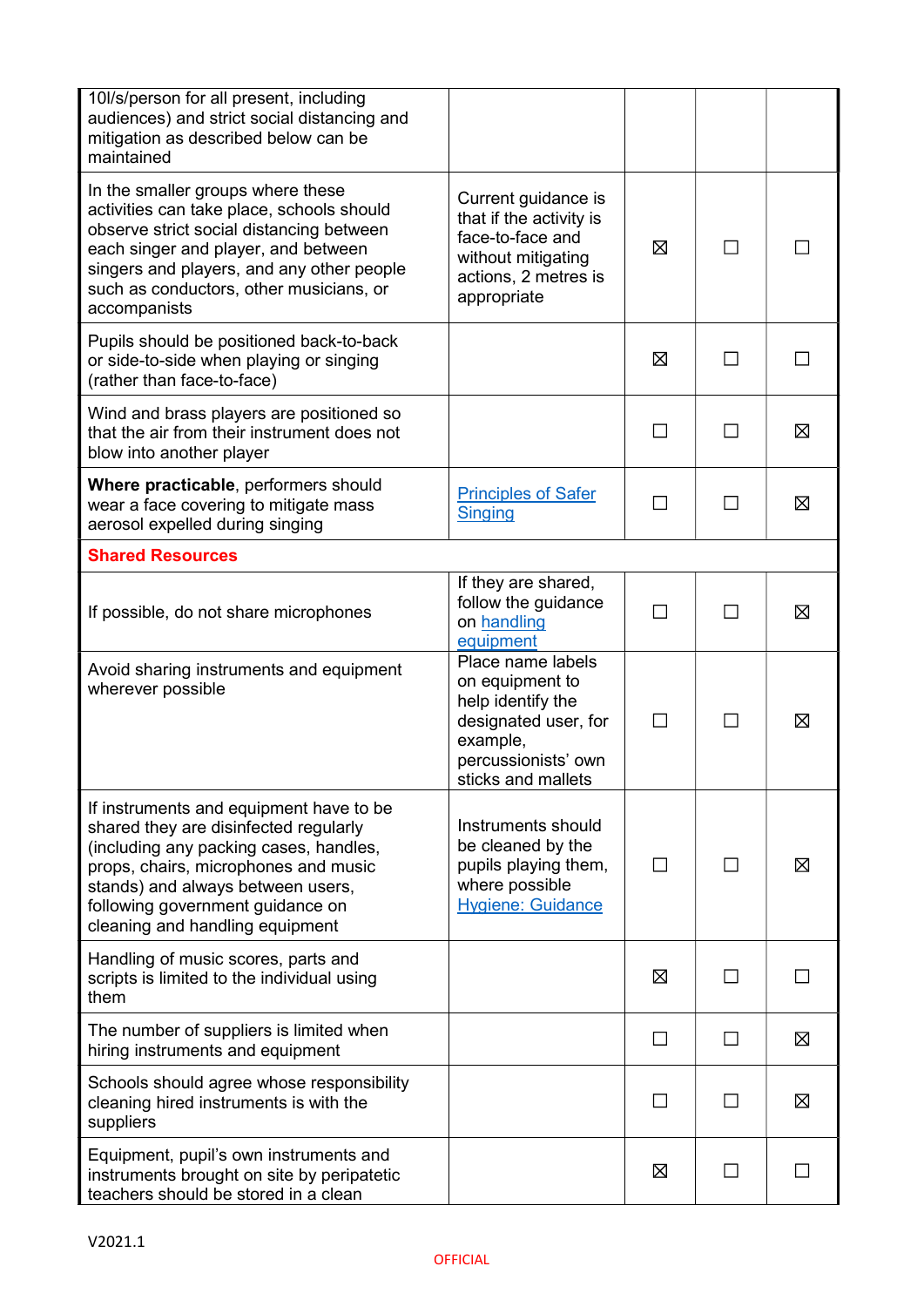| instrument                                                                                                          | location if brought on site before they are<br>needed, and they should be cleaned<br>before first use and before returning the           |                     |  |             |                         |                      |             |                    |  |
|---------------------------------------------------------------------------------------------------------------------|------------------------------------------------------------------------------------------------------------------------------------------|---------------------|--|-------------|-------------------------|----------------------|-------------|--------------------|--|
| hand-to-hand                                                                                                        | Pick up and drop off collection points are<br>created, to avoid passing equipment such<br>as props, scripts, scores and microphones      |                     |  |             |                         |                      |             | ⊠                  |  |
|                                                                                                                     | <b>Inadequate Hand Washing/Hygiene</b>                                                                                                   |                     |  |             |                         |                      |             |                    |  |
| after lessons                                                                                                       | Handwashing, with soap and water, of 20<br>seconds duration takes place before and<br>after handling equipment and before and            |                     |  |             | ⊠                       | П                    |             |                    |  |
|                                                                                                                     |                                                                                                                                          |                     |  |             |                         |                      |             |                    |  |
|                                                                                                                     | Have you consulted with the people/representatives undertaking the<br>activity as part of the preparation of this risk assessment        |                     |  |             | Yes $\boxtimes$         |                      |             | No <sub>1</sub>    |  |
| measures                                                                                                            | What is the level of risk for this activity/situation with existing control                                                              |                     |  |             | High<br><b>Med</b><br>区 |                      | Low         |                    |  |
| Yes $\square$<br>Is the risk adequately controlled with existing control measures                                   |                                                                                                                                          |                     |  |             |                         |                      |             | $No \n  \boxtimes$ |  |
| Have you identified any further control measures needed to control<br>the risk and recorded them in the action plan |                                                                                                                                          |                     |  |             | No R<br>Yes $\Box$      |                      |             |                    |  |
| <b>ACTION PLAN</b> (insert additional rows if required)<br>To be actioned by                                        |                                                                                                                                          |                     |  |             |                         |                      |             |                    |  |
|                                                                                                                     |                                                                                                                                          |                     |  |             |                         |                      |             |                    |  |
|                                                                                                                     | Further control measures to reduce risks so far as is<br>reasonably practicable                                                          |                     |  | <b>Name</b> |                         |                      | <b>Date</b> |                    |  |
|                                                                                                                     |                                                                                                                                          |                     |  |             |                         |                      |             |                    |  |
|                                                                                                                     |                                                                                                                                          |                     |  |             |                         |                      |             |                    |  |
|                                                                                                                     |                                                                                                                                          |                     |  |             |                         |                      |             |                    |  |
|                                                                                                                     |                                                                                                                                          |                     |  |             |                         |                      |             |                    |  |
| assessment                                                                                                          | State overall risk level assigned to the task AFTER implementation of<br>control and action plan measures taken as a result of this risk |                     |  |             | <b>High</b><br>ப        | <b>Med</b><br>$\Box$ |             | Low<br>⊠           |  |
|                                                                                                                     | Is such a risk level deemed to be as low as reasonably practical?                                                                        |                     |  |             | Yes $\boxtimes$         |                      |             | No <sub>1</sub>    |  |
|                                                                                                                     | Is activity still acceptable with this level of risk?                                                                                    |                     |  |             | Yes $\boxtimes$         |                      |             | No <sub>1</sub>    |  |
|                                                                                                                     | If no, has this been escalated to senior leadership team?                                                                                |                     |  |             | Yes $\Box$              |                      |             | No <sub>1</sub>    |  |
| Assessor(s):                                                                                                        | <b>Eleanor Jones</b>                                                                                                                     |                     |  |             |                         |                      |             |                    |  |
| <b>Position(s):</b>                                                                                                 | <b>SBM</b>                                                                                                                               | Signature(s):       |  |             |                         |                      |             |                    |  |
| Date:                                                                                                               | 11/03/2021                                                                                                                               | <b>Review Date:</b> |  |             |                         |                      |             |                    |  |